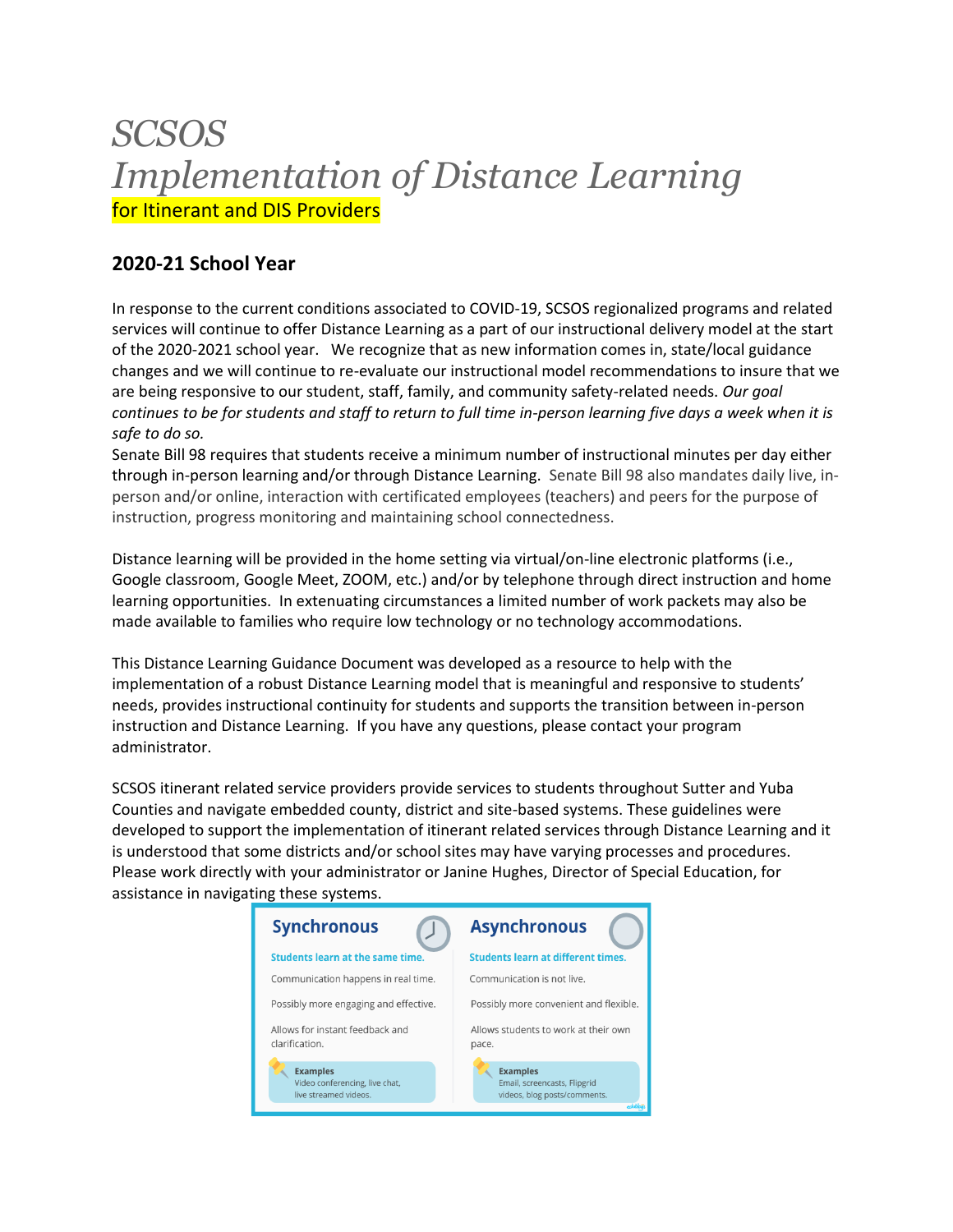# **Technology Support for Staff during Distance Learning:**

- Staff will be using technology daily, including the use of Google Classrooms, Zoom and other online platforms.
- Staff will have access to reliable internet. Accessibility options include:
	- Reliable home internet
	- In the classroom (if accessible and able to physical distance)
	- SCSOS offices; prior permission from administration please

# **Technology Support for Online Student Engagement:**

- Each school and COE Program is responsible for providing appropriate technology to students in order for them to access distance learning. This includes being issued a device and being provided connectivity support.
- SCSOS and districts will continue to provide Hot Spots that are also accessible to families to support online engagement.
- Hard copy packets and low technology/no technology accommodations will be made should a family need this option.

# **Supporting Ongoing Communication and Student Connectedness to School Activities:**

- Case Managers will conduct a family needs assessment through the Family Support Plan to identify the best mode of communication for each student/family. Needs may include: Google Classroom, Google Meets, Zoom, telephone calls, and/or emails.
- Students will have daily opportunities to interact with a teacher directly through preferred communication and/or have opportunities to participate in pre-recorded or live feeds connected to classroom activities. Related service providers may "push-in" to these activities as appropriate to help support engagement and participation.
- Itinerant staff and DIS providers should consult and collaborate with case managers and teachers to coordinate family communication, as not to overwhelm them with phone calls and/or emails.
- Itinerant staff and DIS providers will publish office hours and be available to teachers and parents/guardians daily.

**Student/Family Engagement:** We are committed to providing meaningful, responsive and engaging Distance Learning through the implementation of individualized Distance Learning Plans for each student.

- Consult and collaborate with teachers, case managers and school/program administration to support ongoing communication and student connectedness during Distance Learning.
- Conduct a family needs assessment to identify the best mode of communication for each student/family and/or touch base with the student's case manager to identify communication needs/preferences. Preferences may include: Google Classroom, Google Meets, Zoom, telephone calls, and/or emails.
- Create and publish office hours to be made available to parents, teachers and case managers daily.
- Maintain attendance/service logs, therapy/services notes and consult/collaborate with teachers, case managers and/or site/program administration regarding student engagement during individual and/or group sessions.
- Consult and collaborate with case managers regarding the creation and implementation of individualized Distance Learning Plans.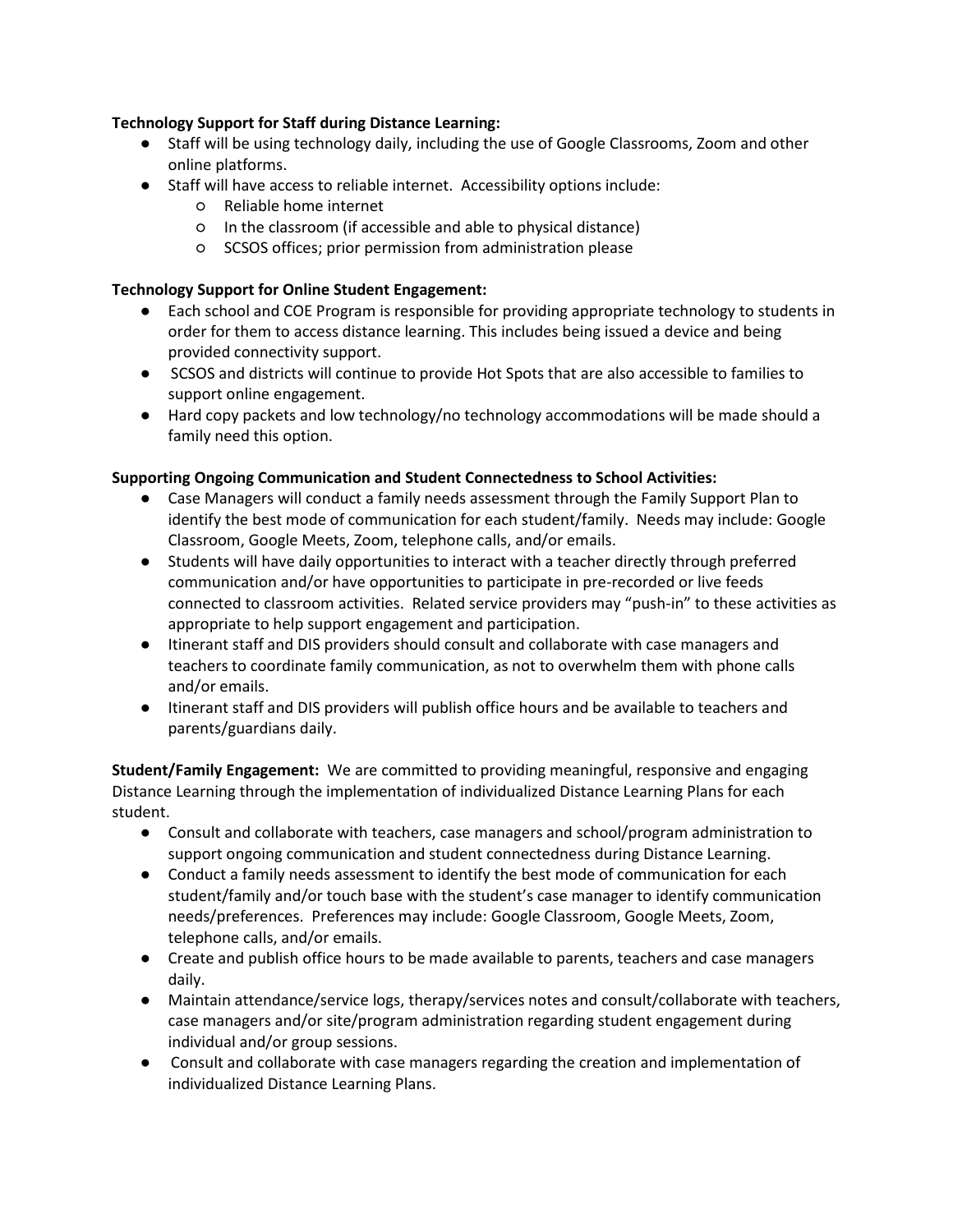- Maintain communication logs for each student to include phone calls and email correspondence.
- Provide a variety of robust learning options for students to engage that aligns to their individualized Distance Learning Plans, including and not limited to: live and/or pre-recorded lessons/activities available to individuals and/or groups of students, "push-in" services during class lessons lead by a special education and/or general education teacher, parent/guardian consultations via teleconference and/or phone call; direct instruction with individual students via phone calls, when video conferencing is not available or applicable.
- Schedule individual and group therapy/services for each student in accordance with their Distance Learning Plans and maintain attendance/service logs as well as service/therapy notes.
- Implement the following tiered approach to re-engagement strategies for students who are not engaged or absent during therapy/sessions.
- Complete Emergency service plan in the next IEP
- Consider virtual Lunch Bunch and Social Skill groups to keep students connected

**Standardized Online Learning Platform(s):** Providers may choose to use Zoom and/or Google Classroom to conduct individual/group services and warehouse resources for families. They may also interact with school/district-based platforms as needed/available.

**Standardized Communication Platform(s):** Zoom, Google Classroom, Google Meets, telephone calls, and/or emails.

# **Therapy/Services Provided via Zoom Protocols:**

- Make sure your settings require that the host lets in each participant.
- Make sure your settings limit screen sharing to just the host. You can allow others to share by adding them as a co-host during the meeting.
- Make sure your background is not distracting.
- Orient your parents/guardians to Zoom Platform prior to their first lesson. (Do not assume everyone is familiar with it)
- Remind participants to change their name to just a first name (no last names).
	- Click "Participants" at bottom of screen, hover over your name and click "more"; choose "rename and change your name
- Remind participants to use mute to reduce background noise. The host of the meeting can mute participants, as well.
- Remember to pause and allow for processing time when giving verbal directions.
- Remember to continue to use visuals (via screen and/or demonstration from your location)
- Check for understanding frequently
- What can I do if a participant is being disruptive or inappropriate? (Be sure to follow up with the parent/guardian afterwards, if this is needed):
	- Mute their microphone
	- Turn Off their video
	- Remove them from the meeting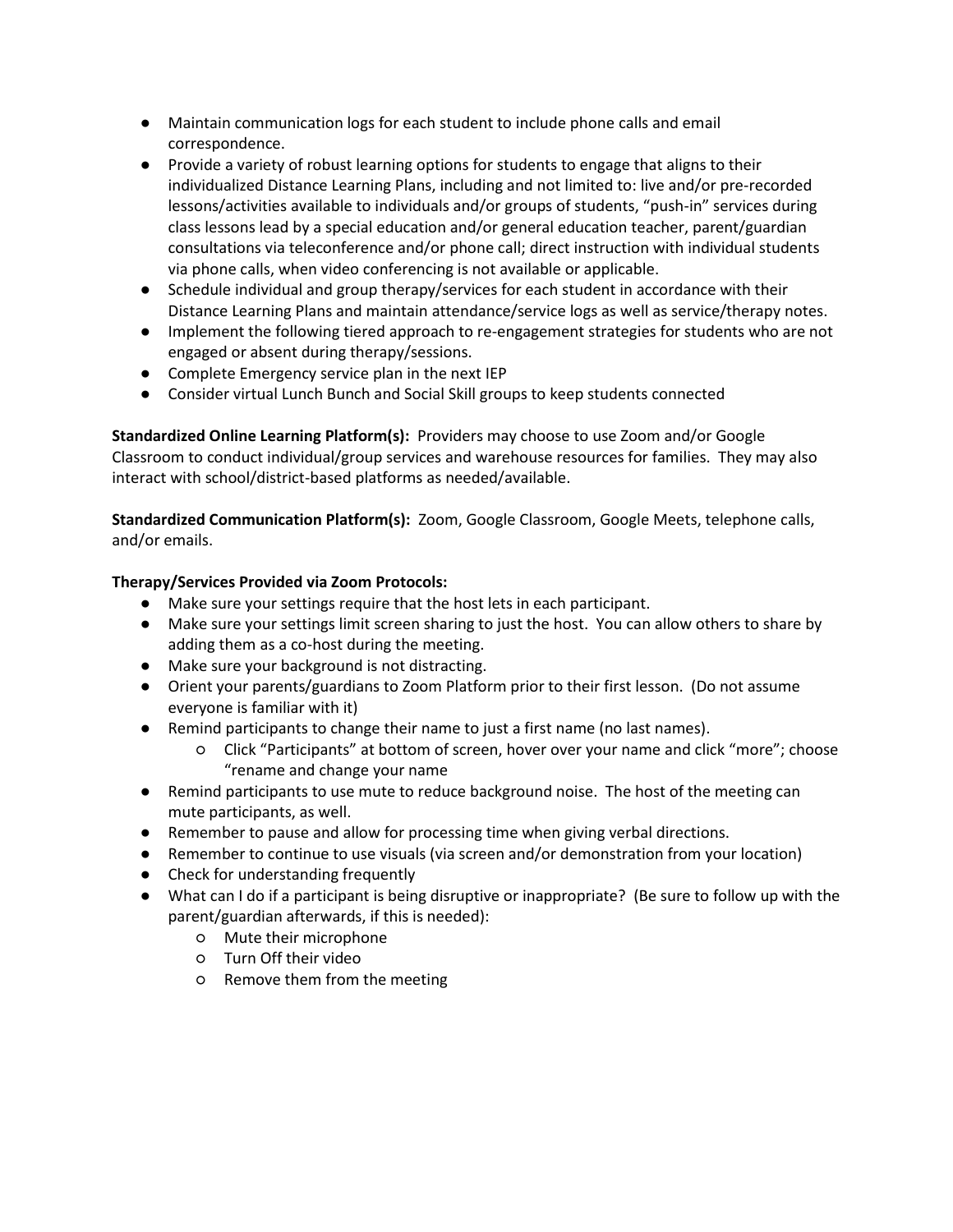#### **Tiered Re-Engagement Strategies:**

Student engagement is essential to student success in a traditional in-person school setting, as well as during Distance Learning. The following tiered re-engagement strategies have been developed to help teachers and providers reach out to families, case managers and/or school/program administration to ensure multiple opportunities are provided to reinforce positive and productive engagement, as well as re-engage students in their learning should there be a series of absences and/or disengagement. Each school site providing Distance Learning will have their own tiered re-engagement systems so please touch base with your site and familiarize yourself with their practices. Here are some suggested tiered actions to consider:

| Tier(s) | <b>Student Attendance</b>          | Action(s) to Consider                                                                                                                                                                                                                                                       |
|---------|------------------------------------|-----------------------------------------------------------------------------------------------------------------------------------------------------------------------------------------------------------------------------------------------------------------------------|
| Tier 1  | <b>Attending Regularly</b>         | Positive reinforcement(s)                                                                                                                                                                                                                                                   |
| Tier 2  | Single Absence                     | Reach out directly to the parent via their preferred mode of<br>communication and communicate that their student was<br>missed during the scheduled learning activity.<br>Remind them of their next scheduled session.                                                      |
| Tier 3  | 2+ Absences<br>(not consecutive)   | Same as above and ask the parent/guardian if the time<br>continues to work or if they should explore alternative time(s).                                                                                                                                                   |
| Tier 4  | 2+ Consecutive<br>Absences         | Same as Above and notify case manager; consult/collaborate<br>with them to help create solutions to attendance barriers;<br>consider reaching out to site/program administrator for help<br>and support; consider changing their Distance Learning Plan to<br>address needs |
| Tier 5  | Chronic Absences/<br>Disengagement | Same as Above and schedule an IEP meeting to more formally<br>address engagement and attendance concerns.                                                                                                                                                                   |

*Case Managers should document communication throughout this process and use a variety of communication tools if the family is not responsive, including: phone calls, emails, letters, certified letters, etc...* Providers should also maintain communication logs and work with the student's case manager to address student engagement and attendance needs.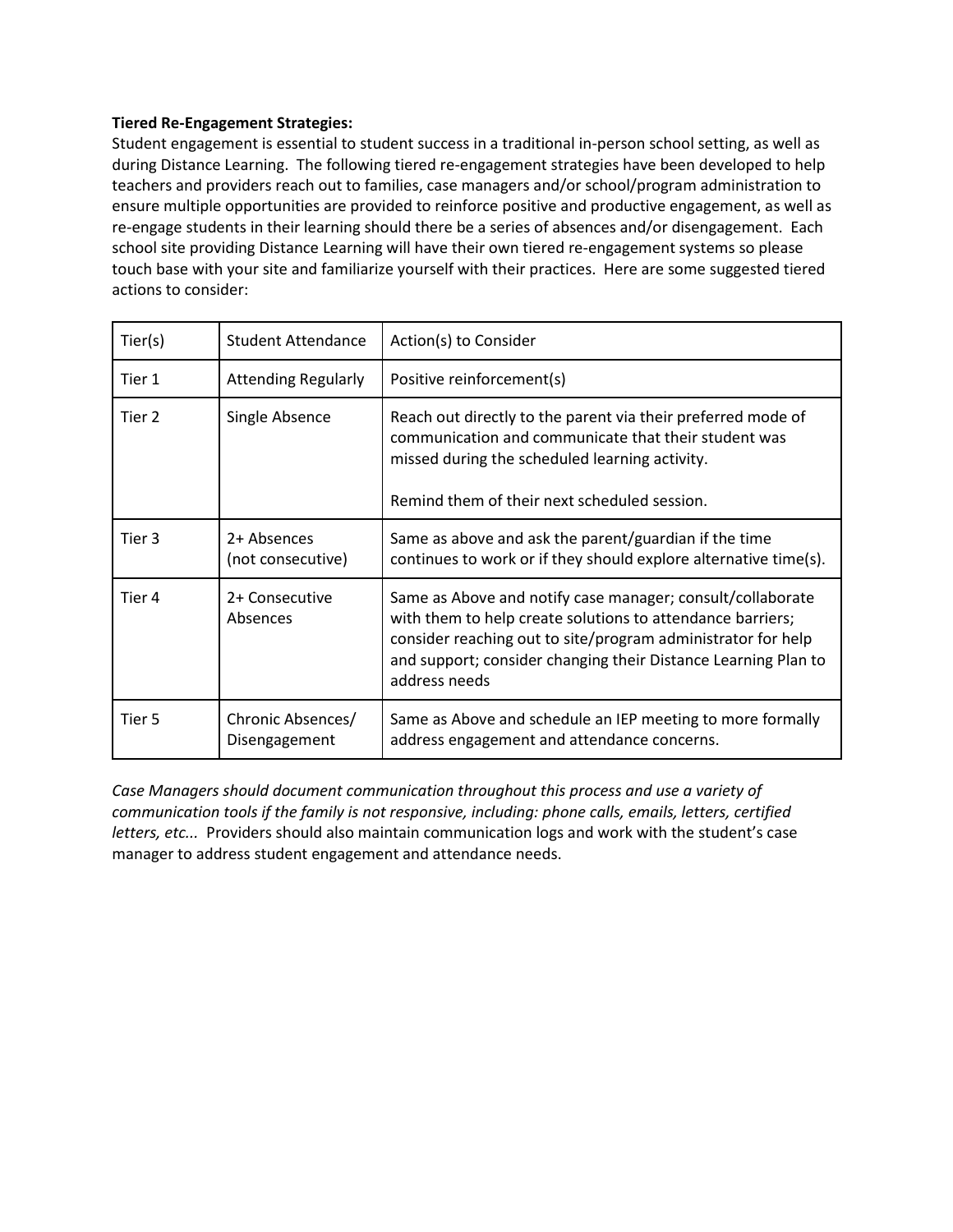### **DIS Provider Roles and Responsibilities:**

- Consult and collaborate with case managers, general education and special education teachers to implement Distance Learning Plans.
- Create and maintain schedules that provide services as written in the student's individualized Distance Learning Plan, including individual and group therapy/services.
- Maintain an online/Virtual Resource Library for students, staff and parents/guardians.
- Maintain Attendance Records and/or Service Logs for each student. Consult/collaborate with case managers, teachers and or school/program administration to implement re-engagement strategies when needed.
- Update IEP paperwork for Annuals, Triennials and Amendments and coordinate with case managers by phone or teleconference.
- Attend IEP meetings regularly via Zoom. Contact Janine Hughes, Director of Special Education, if your presence is requested in person.
- Keep and maintain service logs and turn these in monthly to Leia and Janine

# **DIS Providers Who are Case Managers:**

- Create and implement individualized Distance Learning Plans and communicate with teacher(s) as needed. See Distance Learning Template for additional information.
- Schedule IEP meetings via Zoom.
- See IEP Checklist for Meetings Held Remotely for additional protocols/recommendations related to IEP meetings and IEP paperwork.
- School-based SLPs should familiarize themselves with site/district protocols and reach out to Janine Hughes with any questions regarding differences in SCSOS versus site/district protocols.
- Consult and collaborate with other related service providers regarding services, progress reporting, etc…

# **Regional Para Educator Responsibilities for Distance Learning (same as classroom para):**

Under the direction and guidance of the teacher:

- Present/prepare instructional material under the supervision of the teacher to individual students or small groups in conjunction with planned program in delivery of pre-recorded or live streamed lessons, activities and/or demonstrations available to students and families via Google Classroom in order to provide daily opportunities for students and parents to access schoolrelated activities remotely. Support teacher with 1:1 student Zoom sessions.
- Assist teacher in collecting and logging data for organizing and tracking daily assignments and/or activities that can be accessed by students and families remotely or via hard copy.
- Assist teacher in data collection practices that help monitor student engagement.
- Present/prepare instructional material through supplemental reinforcement activities via Zoom/Google Meets and/or telephone that supports student learning, engagement to school activities and peer to peer social interactions.
- Attend meetings (e.g. staff, parent/teacher) for the purpose of conveying and/or gathering information required to perform functions by attending all classroom zoom/google meets meetings with teacher and students/parents.
- Check-in daily with the teacher via virtual meetings (classrooms may be available as an optional meeting choice for staff, this will be given as an optional choice if classroom is available and staff are able to physical distance).
- Participate in Program/Team meetings via Zoom.
- Participate in virtual professional development weekly during regularly scheduled work day TBD between Teacher/Classified staff and approved by program administrator.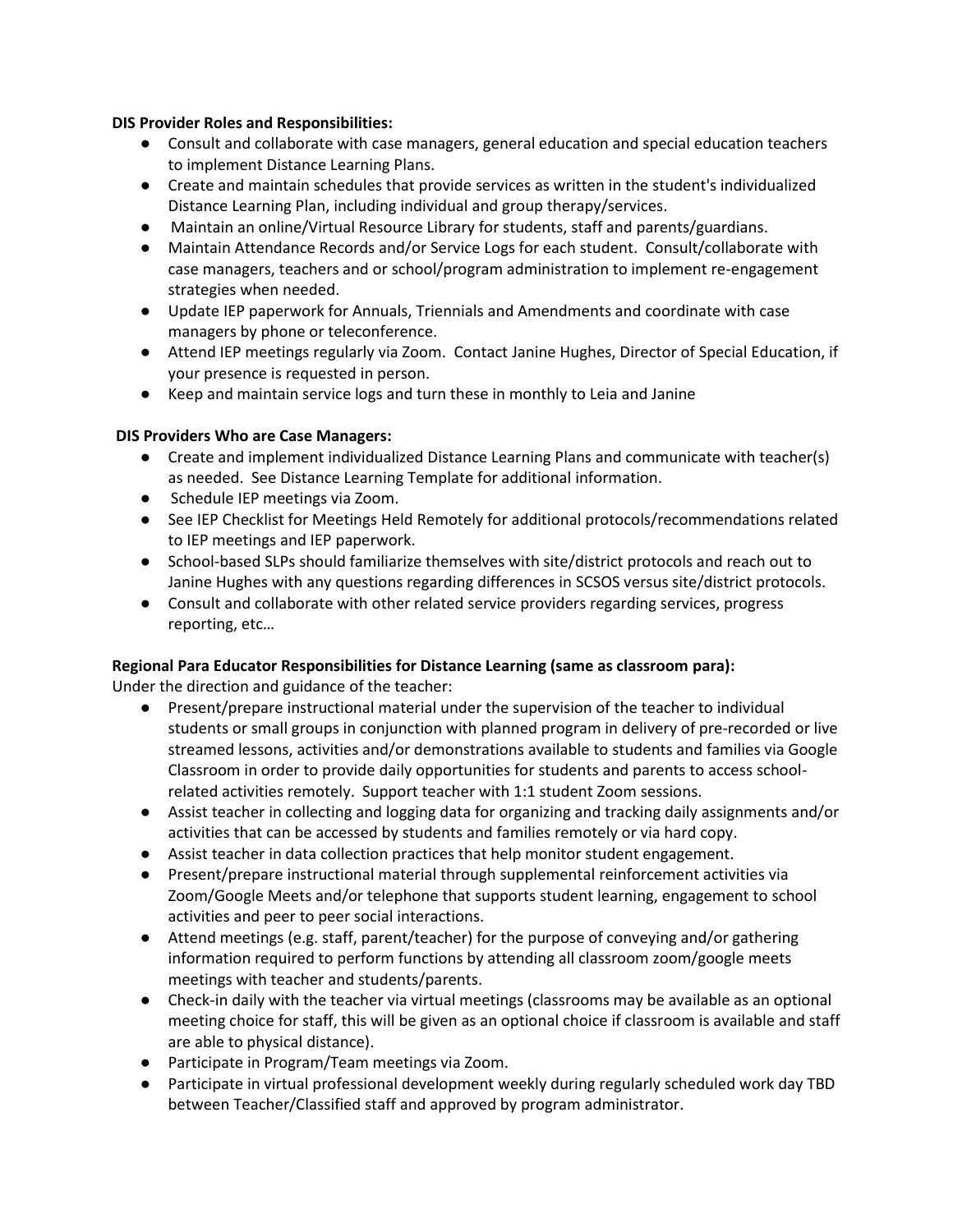### **Assessments:**

In person assessments may or may not be accessible during Distance Learning. Considerations will be made on a case by case basis and will be in accordance with state and local health requirements, district of residence's policies and practices, county office policies and practices and site-based procedures. Some assessments may be able to be completed virtually. Decisions regarding the feasibility of conducting assessments virtually will also be made on a case by case basis. If we are able to move forward with in person assessments, the following will be required:

- Appropriate PPE, social distancing and safety will be maintained
- An identified room will be identified for assessment and this will need to be cleaned regularly

# **IEP Meetings during Distance Learning:**

- IEP meetings will be held remotely through the use of Zoom, which allows participants to "attend" meetings via a phone call and/or teleconference.
- Please work with your program administrator if a parent or district requests a meeting in person. Depending on the status of our county, updated state and local requirements/guidelines and our ability to implement safety guidelines, we may be able to accommodate in whole or in part.
- Paperwork will be made available via hard copy or electronically, depending on the needs/preferences of the family.
- Electronic Signatures will be made available to families upon completion of the IEP meeting.
- Prior to the meeting, either send home an electronic or hard copy of the IEP agenda (optional), Invitation/notice of IEP and copy of procedural safeguards.

# **IEP Meeting Checklist for Meetings Held Remotely**

Please remember that each district may have variations in what they would like done. Please make sure that you are communicating and coordinating with your program administrator. We will update this document as new information comes in.

*This Checklist is in addition to what case managers "typically" do when scheduling, holding and following through with IEP meetings.* 

# **Prior to Meeting:**

- Case Manager: Contact parent and make sure that they are available to attend an IEP meeting remotely and explain that the Zoom platform allows for phone in and/or videoconferencing participation. Internet is not required to access the phone option.
	- If yes, proceed with setting up IEP Meeting via Zoom.
	- If no, work with your administrator to problem-solve.
- Set-Up Zoom Meeting. Include the following on the email to parent:
	- Meeting Notice
	- Notice of Procedural Safeguards and Parents Rights
	- Link to ["How to Join a Zoom Meeting"](https://docs.google.com/presentation/d/1x-7V0UkaPzwD_XUkDfzUxwtjx7hr73eQaq3Zi1vZ4MA/present?ueb=true#slide=id.g816f481baf_0_0) (Live Link)
	- IEP Agenda Draft (optional)
	- Include drafts of assessment reports, as appropriate
	- Send Zoom link with Notification to all participants
- Send a reminder email with Zoom Link the day before/week of meeting.
- Email draft of IEP to parent prior to day of meeting. Make sure it is watermarked "DRAFT."
- Set-Up/Check Zoom Settings: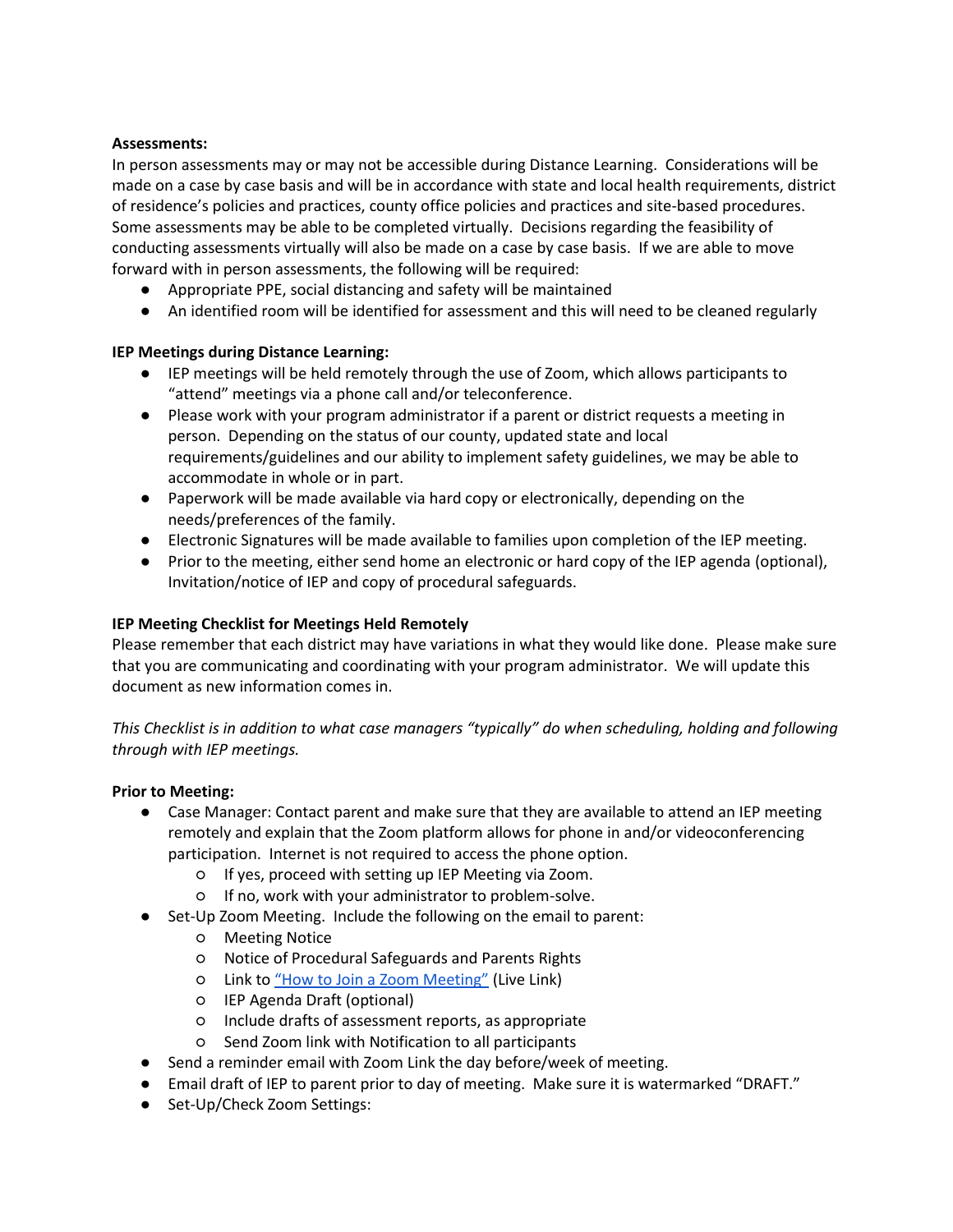- Require the meeting host to "let in" each participant.
- Share co-host responsibilities with your program administrator/school psychologist
- Log-in early to check settings, wifi, sound and video.
- Position your camera properly (at eye level if possible)
- Make sure your background is professional and that you are participating in a room that allows for confidential conversations to take place.
- Prepare materials in advance. If you are sharing documents during a meeting, make sure you have them prepped and ready/easy to access.
- Limit distractions. Close out any other documents/email/tabs/applications that are not related to the meeting and/or could present confidentiality concerns.

# **During the Meeting:**

- Use the video option as much as possible and encourage participants to use it. Having the parents "see" the participants will help establish online rapport through a better sense of human contact/connection.
- At the start of the meeting, orient participants with the following Zoom features/suggestions (do not assume everyone is familiar with this platform):
	- Have participants mute themselves during the meeting when not speaking to reduce background noise. The meeting host has the ability to mute and unmute—this can be helpful when participants accidently forget or do not know how to change it.
	- Point out Chat Box function (located on menu bar at bottom of the screen) feature. It can be used to ask questions, etc… Remember to save the Chat Box before ending your meeting.
	- Have each participant type their name and role in the Chat Box as a way to document attendance.
	- If a participant is having technical difficulties, have them call in as opposed to video.
- Consider building in a break if a meeting lasts over 60-90 minutes. Pre-set a break time at the beginning of the meeting. Participants can log off and then re-log back in.
- Use "Screen Share" to show drafted IEP documents, especially when reviewing/updating Present Levels, Accommodations/Modifications and Services Page, etc…
- Service Providers can also share their screens when going over reports, etc. You will need to make them a co-host in order to be able to share their screens.
- Remember to give participants, especially parents, processing time to take in information shared verbally.
- Make extra efforts to engage parents, ask clarifying questions and allow them more time to ask questions and contribute their feedback throughout the meeting.
- Check to make sure contact information has been updated, including: phone, address and email(s)
- IEP recommendations, including goals, services etc. should be based on when school is in session (not during school closures). Distance Learning Plans will address changes associated with emergency school closures of more than ten days.
- Emergency service plans will be a part of the IEP and needs to be presented.
- Notes Page & Participation Documentation: Type in the names and titles of each participant on the participation page and use the notes page to memorialize participation via teleconference and type participant names on the signature page.
	- Sample Verbiage: *"Due to school closures associated to COVID-19, the following IEP team members via tele-conference: list names and titles…"* (Remember to include your own name). Zoom meetings also have a reporting mechanism that your administrators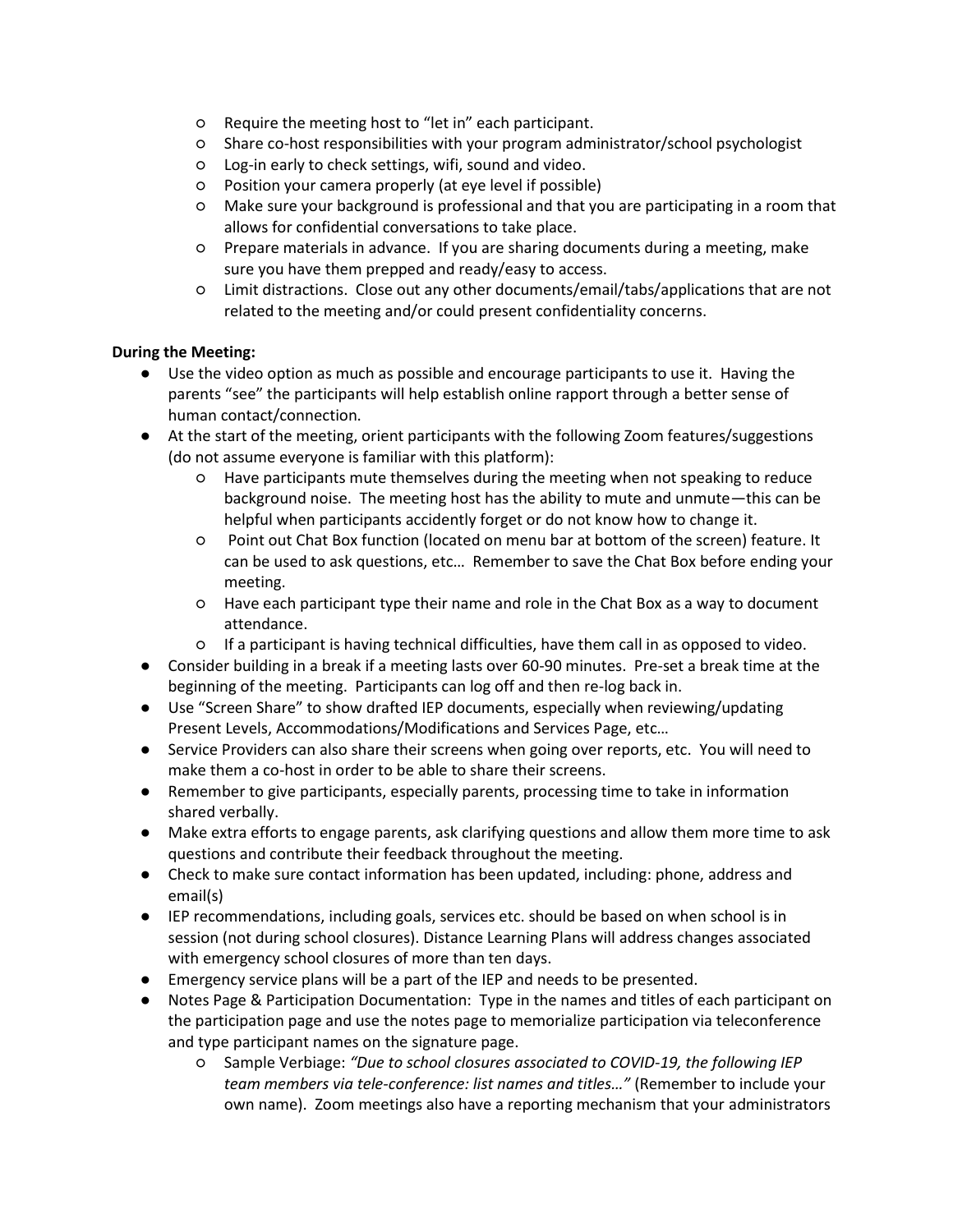can help you print out that shows who was virtually present including log-in/off times. Each virtual participant will NOT need to sign the signature page.

- Ask the parent if they would like a hardcopy of the IEP mailed home or if they would like to receive it via email. Document their preference in the notes.
	- Hard Copy via US Mail: Let the parent know to expect a copy in the mail and it will include a self-addressed stamped envelope that they can return to SCSOS Special Education or your school site via US Mail.
	- Electronic copies: Let the parent know that you will be emailing an updated draft via email and to expect an electronic signature page to be emailed.

# **After the IEP Meeting is Completed:**

- Save the Chat Box before ending the meeting. Send a copy of the updated IEP paperwork and a copy of Procedural Safeguards and Parental Rights to parent based on their preference:
	- o Hard Copy: U.S. Mail
	- o Electronic Copy: Email
- Case Manager: Email the parent an electronic copy with a cover letter/email (see template below).
- After a couple days, call the parent to make sure they received the copy and ask if they have any questions.
- Affirm and Attest IEP (with or without parent consent). Do not wait for a completed Signature Page to be received.
- Save completed IEP as a PDF and save. You may email the IEP to SCSOS School Secretary so they can print and mail home a hard copy, if needed:
- Include in the email if the parent requested a hard copy to be mailed home, so that you can keep track and have SCSOS School Secretary print out and mail if needed.
- Hard Copy: SCSOS School Secretary will notify you upon receipt and will scan and attach in SEIS for you.
- Electronic Copy: Once received, please attach in SEIS.
- Please get to your school site and put into student permanent Special Education file.
- Schedule a follow up IEP meeting if needed.

*Please contact your administrator or Janine Hughes, Director of Special Education, with any questions regarding hosting an IEP meeting via teleconference.*